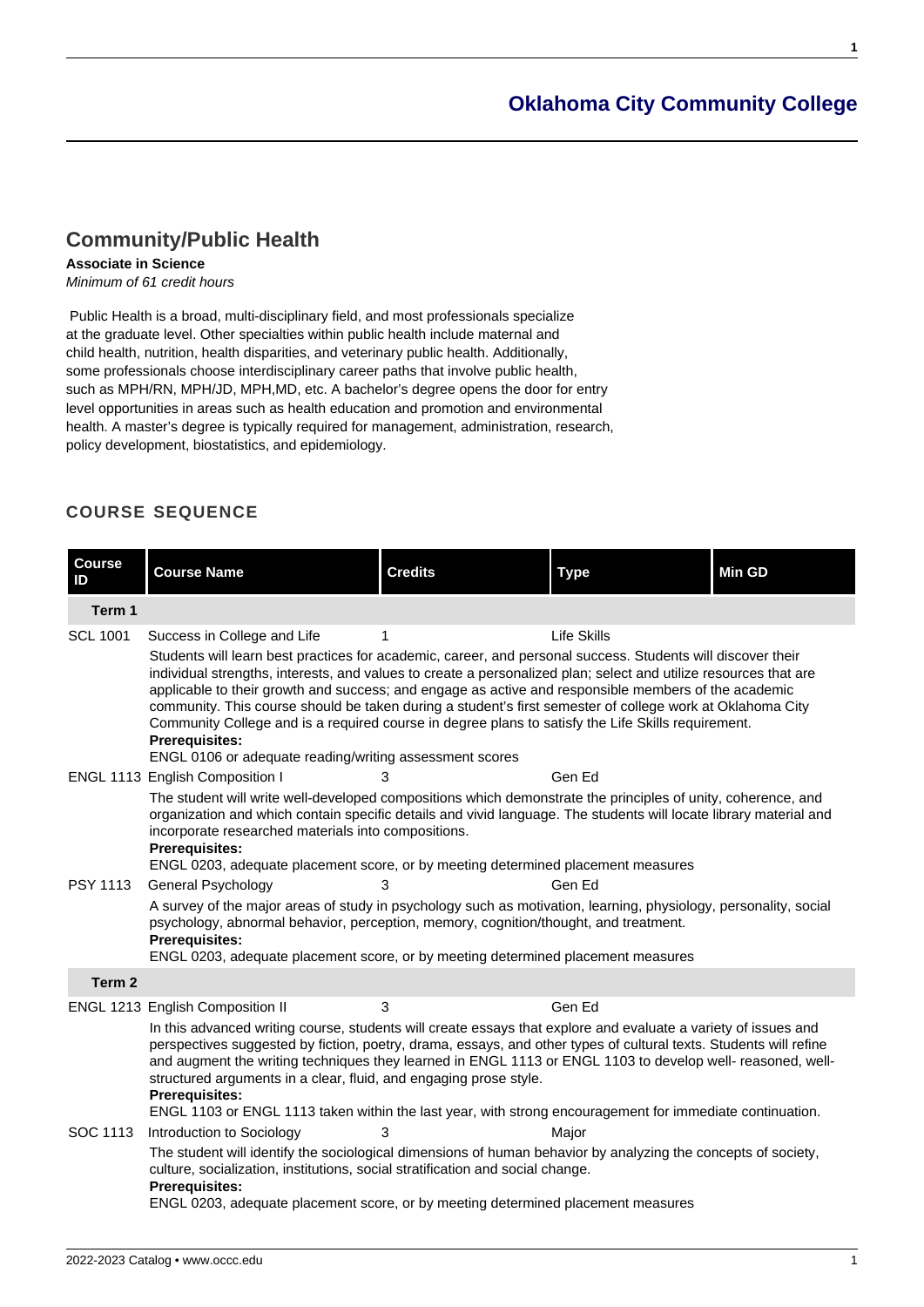| Term 3           |                                                                                                                                                                                                                                                                                                                                                                                                                                                                                                                                                                                                                                                                                                      |           |                                                                                                                                                                                                                                                                                                                                                                   |  |  |
|------------------|------------------------------------------------------------------------------------------------------------------------------------------------------------------------------------------------------------------------------------------------------------------------------------------------------------------------------------------------------------------------------------------------------------------------------------------------------------------------------------------------------------------------------------------------------------------------------------------------------------------------------------------------------------------------------------------------------|-----------|-------------------------------------------------------------------------------------------------------------------------------------------------------------------------------------------------------------------------------------------------------------------------------------------------------------------------------------------------------------------|--|--|
| <b>PHIL 1123</b> | <b>Critical Thinking</b>                                                                                                                                                                                                                                                                                                                                                                                                                                                                                                                                                                                                                                                                             | 3         | Gen Ed                                                                                                                                                                                                                                                                                                                                                            |  |  |
|                  | Critical Thinking provides opportunities for students to practice skills in both intellectual and personal<br>development. Throughout the course, students will examine cognitive development, sound inductive argument<br>development, biases and fallacies in decision formation, and problem solving skills. Students will apply these<br>aspects of thought formation and critical thinking skills to writing development, goal setting, social analysis, and<br>problem solving. This course satisfies three credit hours of the General Education humanities requirement for all<br>Associates in Arts, Science, and Diversified Studies degrees.<br><b>Prerequisites:</b><br><b>ENGL 1113</b> |           |                                                                                                                                                                                                                                                                                                                                                                   |  |  |
| SOC 2143         | Race and Ethnicity in the U.S.                                                                                                                                                                                                                                                                                                                                                                                                                                                                                                                                                                                                                                                                       | 3         | Major                                                                                                                                                                                                                                                                                                                                                             |  |  |
|                  | society, including topics such as prejudice, discrimination, acculturation, and pluralism.<br><b>Prerequisites:</b><br>ENGL 0203, adequate placement score, or by meeting determined placement measures                                                                                                                                                                                                                                                                                                                                                                                                                                                                                              |           | This course examines sociological theories of contact between minority and majority groups in a multicultural                                                                                                                                                                                                                                                     |  |  |
| Term 4           |                                                                                                                                                                                                                                                                                                                                                                                                                                                                                                                                                                                                                                                                                                      |           |                                                                                                                                                                                                                                                                                                                                                                   |  |  |
|                  | COM 2213 Intro to Public Speaking                                                                                                                                                                                                                                                                                                                                                                                                                                                                                                                                                                                                                                                                    | 3         | Gen Ed                                                                                                                                                                                                                                                                                                                                                            |  |  |
|                  | principles of rhetorical criticism in discussing speeches delivered in class.<br><b>Prerequisites:</b><br>ENGL 0106 or adequate placement score                                                                                                                                                                                                                                                                                                                                                                                                                                                                                                                                                      |           | Given the principles of effective listening and speaking, the student will assimilate those skills into his or her<br>physical and psychological worlds. After being exposed to public, business and professional speaking, the student<br>will apply the principles of invention, organization, style, and delivery through practical exercises and will use the |  |  |
| <b>PSY 2403</b>  | Developmental Psychology                                                                                                                                                                                                                                                                                                                                                                                                                                                                                                                                                                                                                                                                             | 3         | Major                                                                                                                                                                                                                                                                                                                                                             |  |  |
|                  | This course will cover biopsychosocial aspects of human development throughout the lifespan.<br><b>Prerequisites:</b><br><b>PSY 1113</b>                                                                                                                                                                                                                                                                                                                                                                                                                                                                                                                                                             |           |                                                                                                                                                                                                                                                                                                                                                                   |  |  |
| Term 5           |                                                                                                                                                                                                                                                                                                                                                                                                                                                                                                                                                                                                                                                                                                      |           |                                                                                                                                                                                                                                                                                                                                                                   |  |  |
| <b>HUM 2223</b>  | <b>Humanities Modern</b>                                                                                                                                                                                                                                                                                                                                                                                                                                                                                                                                                                                                                                                                             | 3         | Gen Ed                                                                                                                                                                                                                                                                                                                                                            |  |  |
|                  | This course is a study of the humanities from the early Renaissance to the present. The studnet will recognize,<br>interpret, and evaluate the interrelationship of art, architecture, literature, philosophy, and music and their legacies<br>and impact on contemporary culture.<br><b>Prerequisites:</b><br><b>ENGL 1113</b>                                                                                                                                                                                                                                                                                                                                                                      |           |                                                                                                                                                                                                                                                                                                                                                                   |  |  |
| AHP 1013         | <b>Medical Terminology</b>                                                                                                                                                                                                                                                                                                                                                                                                                                                                                                                                                                                                                                                                           | 3         | Major                                                                                                                                                                                                                                                                                                                                                             |  |  |
|                  | After studying the root words, prefixes, and suffixes from which medical terms evolve, the student will correctly<br>spell medical terms, define terms commonly used in medical fields, and determine the meaning of unfamiliar<br>medical terms.<br><b>Prerequisites:</b><br>ENGL 0203, adequate placement score, or by meeting determined placement measures                                                                                                                                                                                                                                                                                                                                       |           |                                                                                                                                                                                                                                                                                                                                                                   |  |  |
| Term 6           |                                                                                                                                                                                                                                                                                                                                                                                                                                                                                                                                                                                                                                                                                                      |           |                                                                                                                                                                                                                                                                                                                                                                   |  |  |
| <b>HIST 1483</b> | U.S. History to 1877                                                                                                                                                                                                                                                                                                                                                                                                                                                                                                                                                                                                                                                                                 | <b>OR</b> | Gen Ed                                                                                                                                                                                                                                                                                                                                                            |  |  |
|                  | After analyzing events in American history from 1400 to 1877 in such areas as revolution, geographic and social<br>mobility, political reform, government precedents and war, students will be able to identify patterns of present day<br>mobility, describe governmental operations in their society and help resolve conflict in society based on the<br>student's search for change, precedents, and conflict in the American past. A general education requirement.<br><b>Prerequisites:</b><br>ENGL 0203, adequate placement score, or by meeting determined placement measures                                                                                                                |           |                                                                                                                                                                                                                                                                                                                                                                   |  |  |
| <b>HIST 1493</b> | U.S. History 1877 to Present                                                                                                                                                                                                                                                                                                                                                                                                                                                                                                                                                                                                                                                                         | 3         | Gen Ed                                                                                                                                                                                                                                                                                                                                                            |  |  |
|                  | After analyzing events in American history from 1877 to the present in such areas as geographic and social<br>mobility, political reform, government precedents and war, students will be able to identify patterns of present day<br>mobility, describe governmental operations in their society and help resolve conflict in society based on the<br>student's search for change, precedents, and conflict in the American past. A general education requirement.<br><b>Prerequisites:</b><br>ENGL 0203, adequate placement score, or by meeting determined placement measures                                                                                                                     |           |                                                                                                                                                                                                                                                                                                                                                                   |  |  |
|                  | MATH 2013 Introduction to Statistics                                                                                                                                                                                                                                                                                                                                                                                                                                                                                                                                                                                                                                                                 | 3         | Major                                                                                                                                                                                                                                                                                                                                                             |  |  |
|                  | hypotheses, descriptive measures, chi-square, regression and correlation, and analysis of variance.<br><b>Prerequisites:</b><br>placement measures                                                                                                                                                                                                                                                                                                                                                                                                                                                                                                                                                   |           | The student will solve problems applying the concepts of random sampling, elementary probability, testing<br>MATH 0313 or adequate math placement; ENGL 0203, adequate placement score, or by meeting determined                                                                                                                                                  |  |  |

**2**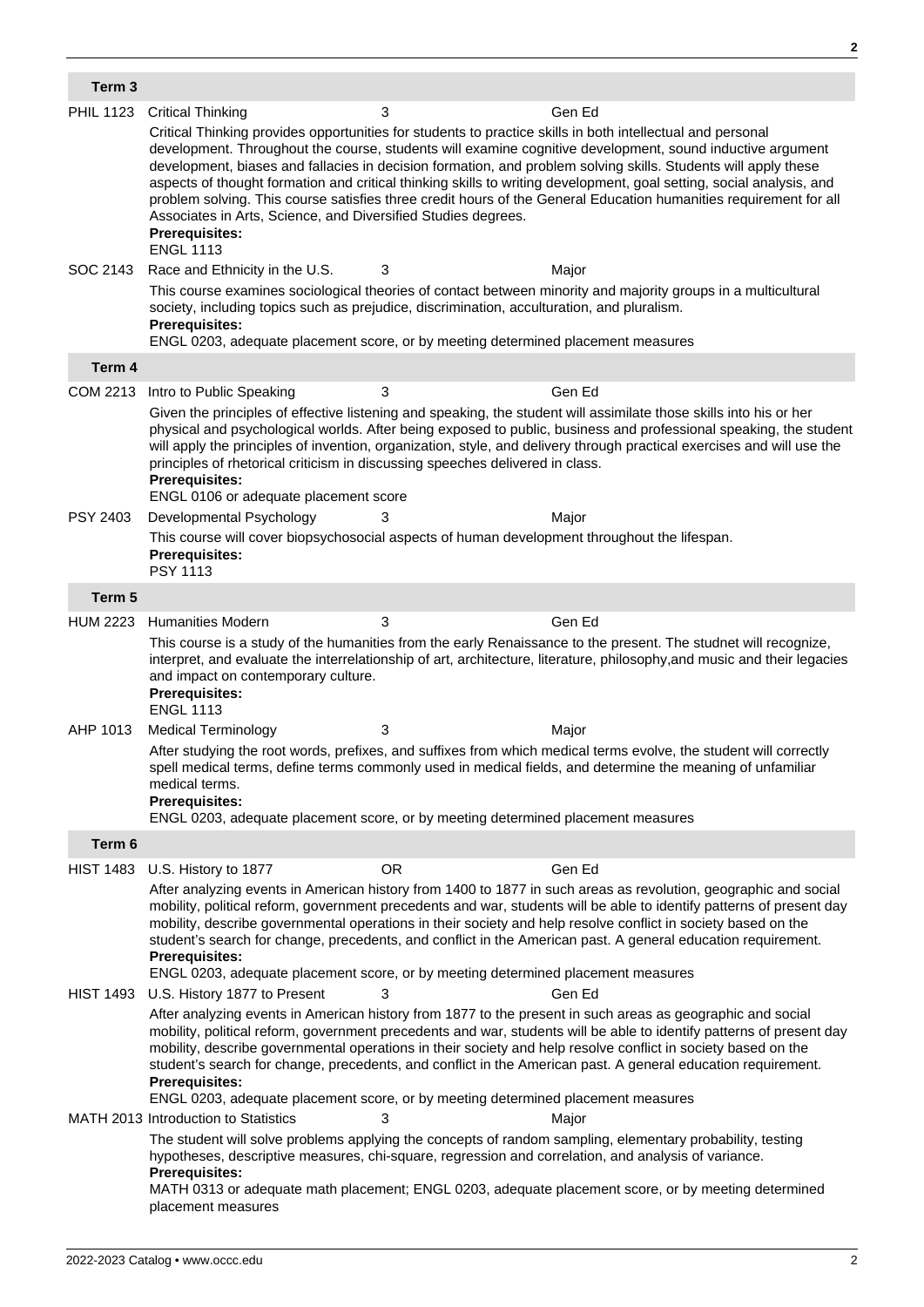| Term 7               |                                                                                                                                                                                                                                                                                                                                                                                                                                                                                                                                                                                                                                                                                                                                              |                                                                                                                                                                                                                                                                                                                                                                                     |                                                                                                                                                                                                                                                                                                                                                                                                                                                                                                                                                             |  |  |  |
|----------------------|----------------------------------------------------------------------------------------------------------------------------------------------------------------------------------------------------------------------------------------------------------------------------------------------------------------------------------------------------------------------------------------------------------------------------------------------------------------------------------------------------------------------------------------------------------------------------------------------------------------------------------------------------------------------------------------------------------------------------------------------|-------------------------------------------------------------------------------------------------------------------------------------------------------------------------------------------------------------------------------------------------------------------------------------------------------------------------------------------------------------------------------------|-------------------------------------------------------------------------------------------------------------------------------------------------------------------------------------------------------------------------------------------------------------------------------------------------------------------------------------------------------------------------------------------------------------------------------------------------------------------------------------------------------------------------------------------------------------|--|--|--|
| <b>BIO 1114</b>      | General Biology (Non Majors)                                                                                                                                                                                                                                                                                                                                                                                                                                                                                                                                                                                                                                                                                                                 | 4                                                                                                                                                                                                                                                                                                                                                                                   | Gen Ed                                                                                                                                                                                                                                                                                                                                                                                                                                                                                                                                                      |  |  |  |
|                      | An introductory lab-based course that is designed to provide non-biological science major with the necessary<br>background needed to effectively understand scientific information. Students investigate the properties of life to<br>include: organization, energy use, evolution, maintenance of homeostasis, reproduction, growth, and<br>development. Ecological concepts are discussed which enables students to have a better understanding<br>regarding the impact that humans have on the natural world. Laboratory work is an integral and required part of<br>this course.<br><b>Prerequisites:</b><br>ENGL 0203 or adequate placement score or by meeting determined placement measures; MATH 0103 or<br>adequate math placement. |                                                                                                                                                                                                                                                                                                                                                                                     |                                                                                                                                                                                                                                                                                                                                                                                                                                                                                                                                                             |  |  |  |
|                      | GEOG 2603 World Regional Geography                                                                                                                                                                                                                                                                                                                                                                                                                                                                                                                                                                                                                                                                                                           | 3                                                                                                                                                                                                                                                                                                                                                                                   | Gen Ed                                                                                                                                                                                                                                                                                                                                                                                                                                                                                                                                                      |  |  |  |
|                      | environment and economic, social and political conditions.<br><b>Prerequisites:</b><br>None                                                                                                                                                                                                                                                                                                                                                                                                                                                                                                                                                                                                                                                  |                                                                                                                                                                                                                                                                                                                                                                                     | The student will examine the world's major cultural regions and determine the relationship between the physical                                                                                                                                                                                                                                                                                                                                                                                                                                             |  |  |  |
| Term 8               |                                                                                                                                                                                                                                                                                                                                                                                                                                                                                                                                                                                                                                                                                                                                              |                                                                                                                                                                                                                                                                                                                                                                                     |                                                                                                                                                                                                                                                                                                                                                                                                                                                                                                                                                             |  |  |  |
|                      | CHEM 1103 Chemistry Around Us                                                                                                                                                                                                                                                                                                                                                                                                                                                                                                                                                                                                                                                                                                                | 3                                                                                                                                                                                                                                                                                                                                                                                   | Gen Ed                                                                                                                                                                                                                                                                                                                                                                                                                                                                                                                                                      |  |  |  |
|                      | <b>Prerequisites:</b><br>adequate math placement.                                                                                                                                                                                                                                                                                                                                                                                                                                                                                                                                                                                                                                                                                            |                                                                                                                                                                                                                                                                                                                                                                                     | A course designed for students having no previous training in chemistry or for whom the study of chemistry will<br>terminate with this experience. Upon completion of this course, the student will be able to discuss such<br>fundamental concepts of chemistry as atomic structure and the periodic table, chemical bonding, nuclear energy,<br>chemical elements and compounds, and the significance of carbon and some other elements to life itself.<br>ENGL 0203, adequate placement score, or by meeting determined placement measures; MATH 0203 or |  |  |  |
| AHP 1222             | First Aid and CPR                                                                                                                                                                                                                                                                                                                                                                                                                                                                                                                                                                                                                                                                                                                            | $\overline{c}$                                                                                                                                                                                                                                                                                                                                                                      | Major                                                                                                                                                                                                                                                                                                                                                                                                                                                                                                                                                       |  |  |  |
|                      | This course provides knowledge and practical experience in the emergency care of injuries and sudden illness,<br>including cardiopulmonary resuscitation. This course includes content of the American Heart Association (AHA),<br>Basic Life Support (BLS), and First Aid which meets the National Emergency Cardiovascular (ECC) standards.<br>Students will receive AHA, BLS, and First Aid certifications upon satisfactorily completing this course.                                                                                                                                                                                                                                                                                    |                                                                                                                                                                                                                                                                                                                                                                                     |                                                                                                                                                                                                                                                                                                                                                                                                                                                                                                                                                             |  |  |  |
| <b>POLSC</b><br>1113 | American Federal Government                                                                                                                                                                                                                                                                                                                                                                                                                                                                                                                                                                                                                                                                                                                  | 3                                                                                                                                                                                                                                                                                                                                                                                   | Gen Ed                                                                                                                                                                                                                                                                                                                                                                                                                                                                                                                                                      |  |  |  |
|                      | <b>Prerequisites:</b><br>ENGL 0203, adequate placement score, or by meeting determined placement measures                                                                                                                                                                                                                                                                                                                                                                                                                                                                                                                                                                                                                                    |                                                                                                                                                                                                                                                                                                                                                                                     | A study of the principles, structure, processes and functions of the United States federal government.                                                                                                                                                                                                                                                                                                                                                                                                                                                      |  |  |  |
| Term 9               |                                                                                                                                                                                                                                                                                                                                                                                                                                                                                                                                                                                                                                                                                                                                              |                                                                                                                                                                                                                                                                                                                                                                                     |                                                                                                                                                                                                                                                                                                                                                                                                                                                                                                                                                             |  |  |  |
| <b>BIO 1314</b>      | Human Anatomy and Physiology I                                                                                                                                                                                                                                                                                                                                                                                                                                                                                                                                                                                                                                                                                                               | 4                                                                                                                                                                                                                                                                                                                                                                                   | Major                                                                                                                                                                                                                                                                                                                                                                                                                                                                                                                                                       |  |  |  |
|                      | Through a systematic study of the structure and function of the human body, its cells, tissues, organs and<br>systems, the student will identify and describe basic anatomical structures and fundamental physiological<br>processes that occur in health and disease for the major body systems. Laboratory work which requires dissection<br>is an integral and required part of the course.<br><b>Prerequisites:</b><br>ENGL 0203 or adequate placement score or by meeting determined placement measures; MATH 0103 or<br>adequate math placement. An adequate biology placement test score or BIO 0123 or a college-level biological<br>science class.                                                                                  |                                                                                                                                                                                                                                                                                                                                                                                     |                                                                                                                                                                                                                                                                                                                                                                                                                                                                                                                                                             |  |  |  |
| <b>LEIS 1602</b>     | <b>Total Wellness</b>                                                                                                                                                                                                                                                                                                                                                                                                                                                                                                                                                                                                                                                                                                                        | 2                                                                                                                                                                                                                                                                                                                                                                                   | Major                                                                                                                                                                                                                                                                                                                                                                                                                                                                                                                                                       |  |  |  |
|                      | <b>Prerequisites:</b><br>ENGL 0203 College Prep English II                                                                                                                                                                                                                                                                                                                                                                                                                                                                                                                                                                                                                                                                                   | Students will learn the different aspects of health including<br>physical, mental, and emotional aspects. They will develop an understanding of health and be able to identify a<br>healthy lifestyle. Students will also learn the different levels of physical fitness appropriate for different levels of<br>development: childhood, adolescence, adulthood and older adulthood. |                                                                                                                                                                                                                                                                                                                                                                                                                                                                                                                                                             |  |  |  |
| SOC 2023             | Social Problems                                                                                                                                                                                                                                                                                                                                                                                                                                                                                                                                                                                                                                                                                                                              | 3                                                                                                                                                                                                                                                                                                                                                                                   | Gen Ed                                                                                                                                                                                                                                                                                                                                                                                                                                                                                                                                                      |  |  |  |
|                      | psychological and social aspects of human problems.<br><b>Prerequisites:</b><br>SOC 1113                                                                                                                                                                                                                                                                                                                                                                                                                                                                                                                                                                                                                                                     |                                                                                                                                                                                                                                                                                                                                                                                     | The student will use the sociological perspective to analyze and show the interrelationships among biological,                                                                                                                                                                                                                                                                                                                                                                                                                                              |  |  |  |

## **COURSE GROUPING**

Major Courses: (23 Credit Hours): AHP 1222; SOC 1113; LEIS 1602; BIO 1314; SOC 2143;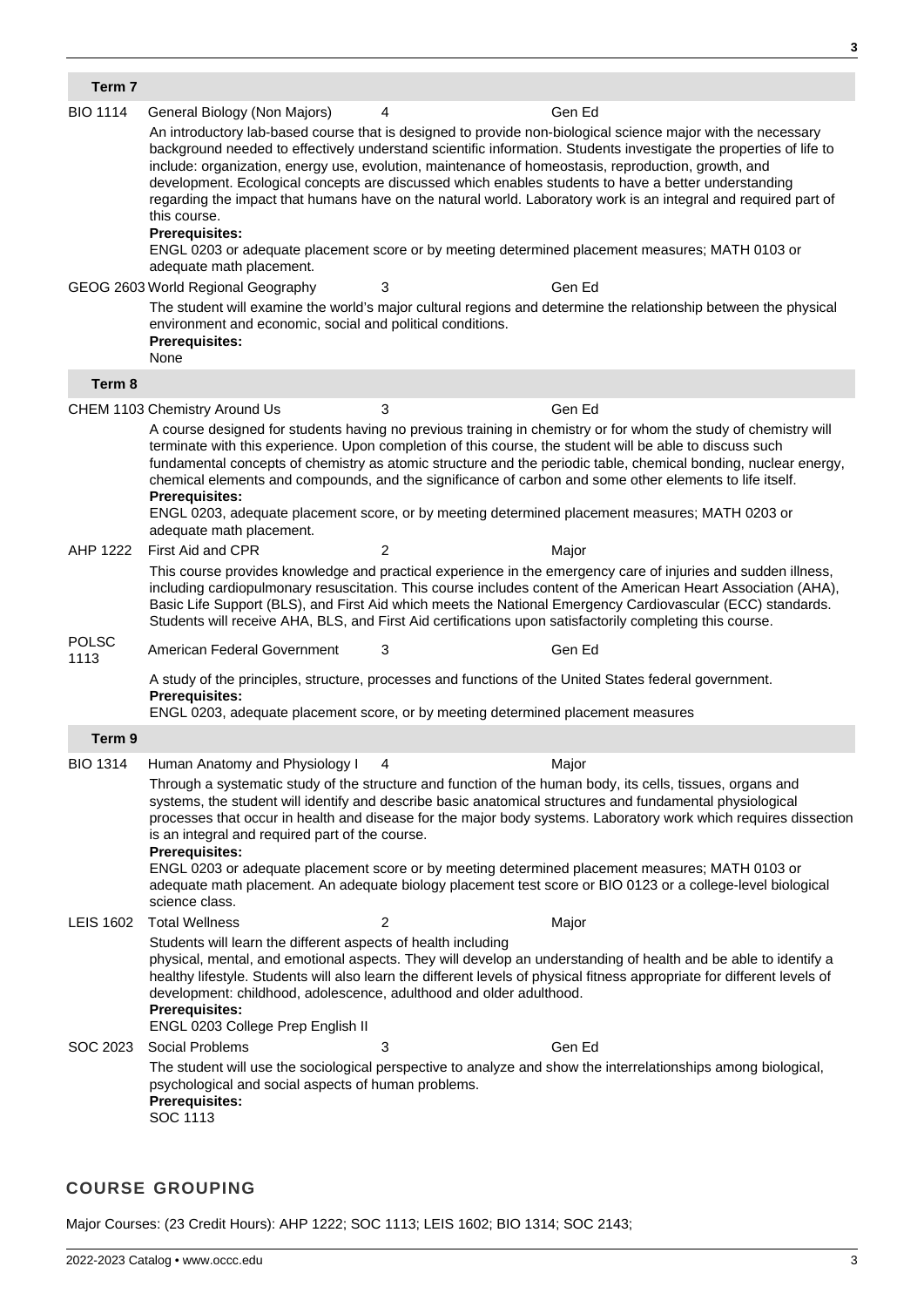## PSY 2403; MATH 2013; AHP 1013

General Education Courses: (37 Credit Hours) English: ENGL 1113; ENGL 1213; POLSC 1113; History: HIST 1483 or HIST 1493; PHIL 1123; HUM 2223; SOC 2023; PSY 1113; GEOG 2603; COM 2213; CHEM 1103; BIO 1114

Life Skills Courses: (1 credit hour) Life Skills: SCL 1001

## **PROGRAM NOTES**

Notes: This program is designed for students planning to continue their education at a four-year college or university. See University Parallel/Transfer Programs in the general information section of the catalog.

## **COURSE DESCRIPTIONS**

## **ALLIED HEALTH**

#### **AHP 1013 - Medical Terminology**

After studying the root words, prefixes, and suffixes from which medical terms evolve, the student will correctly spell medical terms, define terms commonly used in medical fields, and determine the meaning of unfamiliar medical terms. **Prerequisites:** ENGL 0203, adequate placement score, or by meeting determined placement measures **Credits:** 3

## **AHP 1222 - First Aid and CPR**

This course provides knowledge and practical experience in the emergency care of injuries and sudden illness, including cardiopulmonary resuscitation. This course includes content of the American Heart Association (AHA), Basic Life Support (BLS), and First Aid which meets the National Emergency Cardiovascular (ECC) standards. Students will receive AHA, BLS, and First Aid certifications upon satisfactorily completing this course. **Credits:** 2

#### **BIOLOGICAL SCIENCE**

### **BIO 1114 - General Biology (Non Majors)**

An introductory lab-based course that is designed to provide non-biological science major with the necessary background needed to effectively understand scientific information. Students investigate the properties of life to include: organization, energy use, evolution, maintenance of homeostasis, reproduction, growth, and development. Ecological concepts are discussed which enables students to have a better understanding regarding the impact that humans have on the natural world. Laboratory work is an integral and required part of this course.

**Prerequisites:** ENGL 0203 or adequate placement score or by meeting determined placement measures; MATH 0103 or adequate math placement.

**Credits:** 4

#### **BIO 1314 - Human Anatomy and Physiology I**

Through a systematic study of the structure and function of the human body, its cells, tissues, organs and systems, the student will identify and describe basic anatomical structures and fundamental physiological processes that occur in health and disease for the major body systems. Laboratory work which requires dissection is an integral and required part of the course. **Prerequisites:** ENGL 0203 or adequate placement score or by meeting determined placement measures; MATH 0103 or adequate math placement. An adequate biology placement test score or BIO 0123 or a college-level biological science class. **Credits:** 4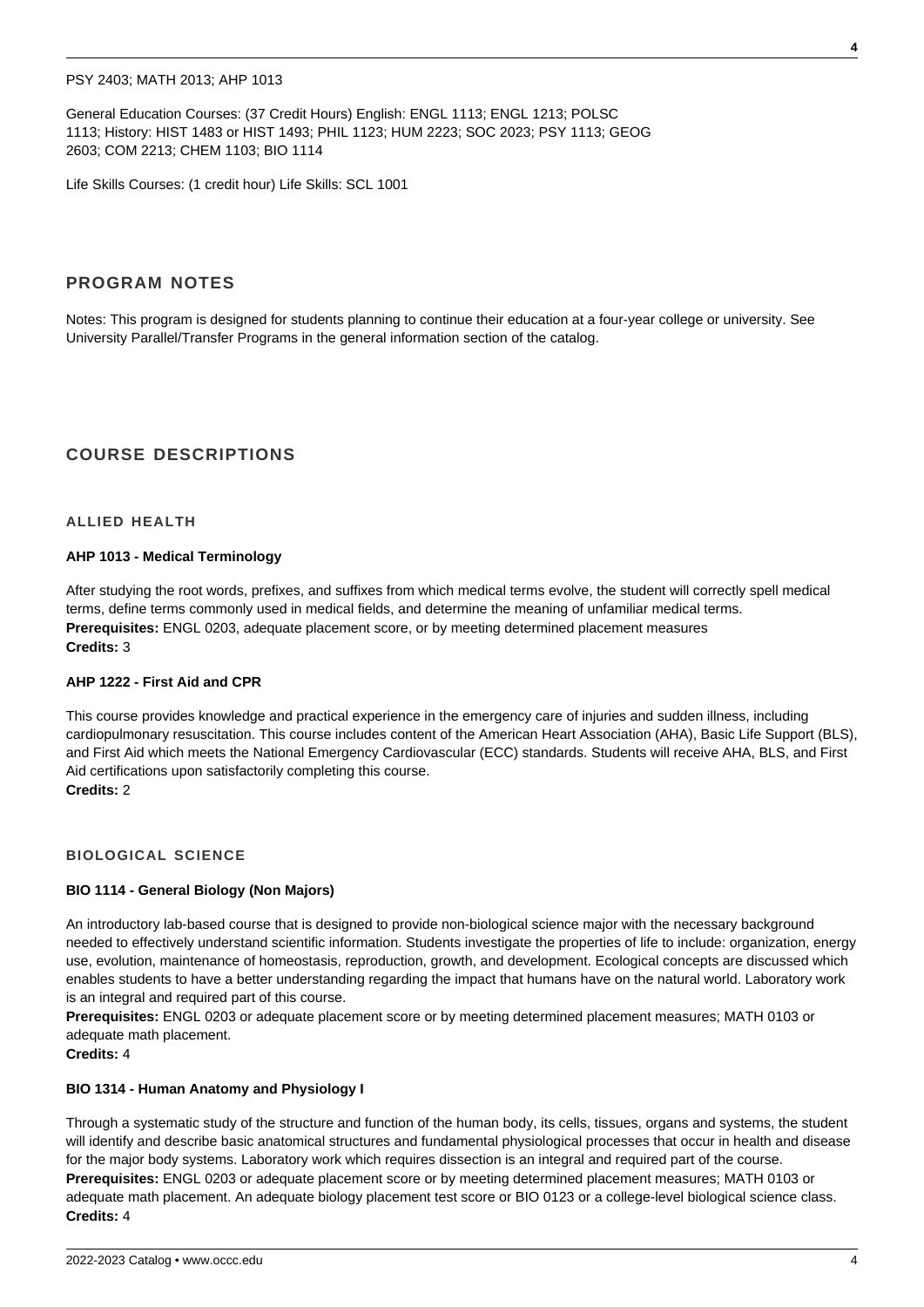## **CHEMISTRY**

## **CHEM 1103 - Chemistry Around Us**

A course designed for students having no previous training in chemistry or for whom the study of chemistry will terminate with this experience. Upon completion of this course, the student will be able to discuss such fundamental concepts of chemistry as atomic structure and the periodic table, chemical bonding, nuclear energy, chemical elements and compounds, and the significance of carbon and some other elements to life itself.

**Prerequisites:** ENGL 0203, adequate placement score, or by meeting determined placement measures; MATH 0203 or adequate math placement.

**Credits:** 3

### **COMMUNICATIONS**

## **COM 2213 - Intro to Public Speaking**

Given the principles of effective listening and speaking, the student will assimilate those skills into his or her physical and psychological worlds. After being exposed to public, business and professional speaking, the student will apply the principles of invention, organization, style, and delivery through practical exercises and will use the principles of rhetorical criticism in discussing speeches delivered in class.

**Prerequisites:** ENGL 0106 or adequate placement score **Credits:** 3

## **ENGLISH**

#### **ENGL 1113 - English Composition I**

The student will write well-developed compositions which demonstrate the principles of unity, coherence, and organization and which contain specific details and vivid language. The students will locate library material and incorporate researched materials into compositions.

**Prerequisites:** ENGL 0203, adequate placement score, or by meeting determined placement measures **Credits:** 3

#### **ENGL 1213 - English Composition II**

In this advanced writing course, students will create essays that explore and evaluate a variety of issues and perspectives suggested by fiction, poetry, drama, essays, and other types of cultural texts. Students will refine and augment the writing techniques they learned in ENGL 1113 or ENGL 1103 to develop well- reasoned, well-structured arguments in a clear, fluid, and engaging prose style.

**Prerequisites:** ENGL 1103 or ENGL 1113 taken within the last year, with strong encouragement for immediate continuation. **Credits:** 3

## **GEOGRAPHY**

#### **GEOG 2603 - World Regional Geography**

The student will examine the world's major cultural regions and determine the relationship between the physical environment and economic, social and political conditions. **Prerequisites:** None

**Credits:** 3

## **HISTORY**

#### **HIST 1483 - U.S. History to 1877**

After analyzing events in American history from 1400 to 1877 in such areas as revolution, geographic and social mobility, political reform, government precedents and war, students will be able to identify patterns of present day mobility, describe governmental operations in their society and help resolve conflict in society based on the student's search for change,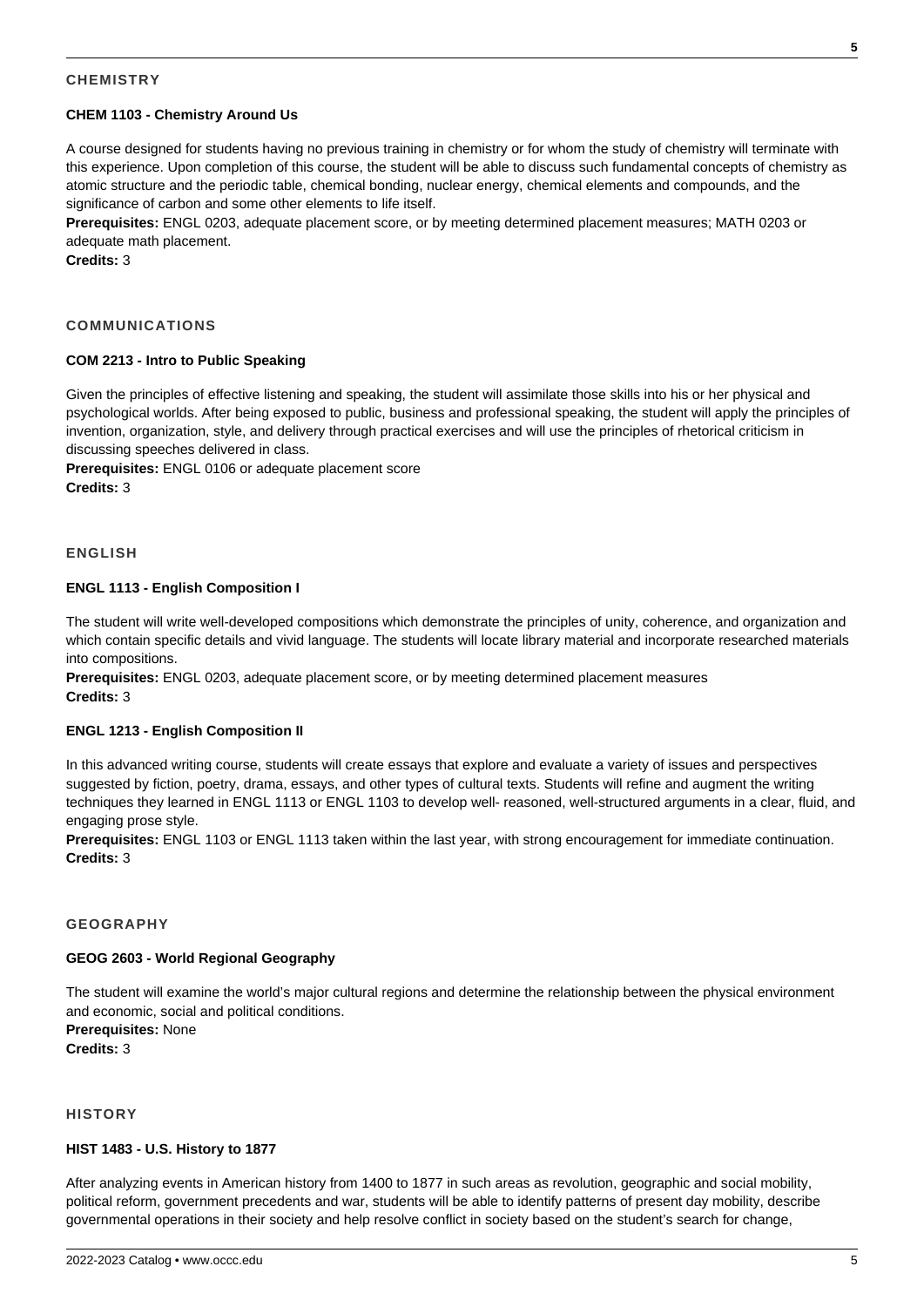precedents, and conflict in the American past. A general education requirement. **Prerequisites:** ENGL 0203, adequate placement score, or by meeting determined placement measures **Credits:** 3

## **HIST 1493 - U.S. History 1877 to Present**

After analyzing events in American history from 1877 to the present in such areas as geographic and social mobility, political reform, government precedents and war, students will be able to identify patterns of present day mobility, describe governmental operations in their society and help resolve conflict in society based on the student's search for change, precedents, and conflict in the American past. A general education requirement. **Prerequisites:** ENGL 0203, adequate placement score, or by meeting determined placement measures **Credits:** 3

#### **HUMANITIES**

#### **HUM 2223 - Humanities Modern**

This course is a study of the humanities from the early Renaissance to the present. The studnet will recognize, interpret, and evaluate the interrelationship of art, architecture, literature, philosophy,and music and their legacies and impact on contemporary culture.

**Prerequisites:** ENGL 1113 **Credits:** 3

## **LEISURE**

## **LEIS 1602 - Total Wellness**

Students will learn the different aspects of health including physical, mental, and emotional aspects. They will develop an understanding of health and be able to identify a healthy lifestyle. Students will also learn the different levels of physical fitness appropriate for different levels of development: childhood, adolescence, adulthood and older adulthood. **Prerequisites:** ENGL 0203 College Prep English II

**Credits:** 3

## **MATHEMATICS**

#### **MATH 2013 - Introduction to Statistics**

The student will solve problems applying the concepts of random sampling, elementary probability, testing hypotheses, descriptive measures, chi-square, regression and correlation, and analysis of variance. **Prerequisites:** MATH 0313 or adequate math placement; ENGL 0203, adequate placement score, or by meeting determined placement measures **Credits:** 3

#### **PHILOSOPHY**

#### **PHIL 1123 - Critical Thinking**

Critical Thinking provides opportunities for students to practice skills in both intellectual and personal development. Throughout the course, students will examine cognitive development, sound inductive argument development, biases and fallacies in decision formation, and problem solving skills. Students will apply these aspects of thought formation and critical thinking skills to writing development, goal setting, social analysis, and problem solving. This course satisfies three credit hours of the General Education humanities requirement for all Associates in Arts, Science, and Diversified Studies degrees. **Prerequisites:** ENGL 1113 **Credits:** 3